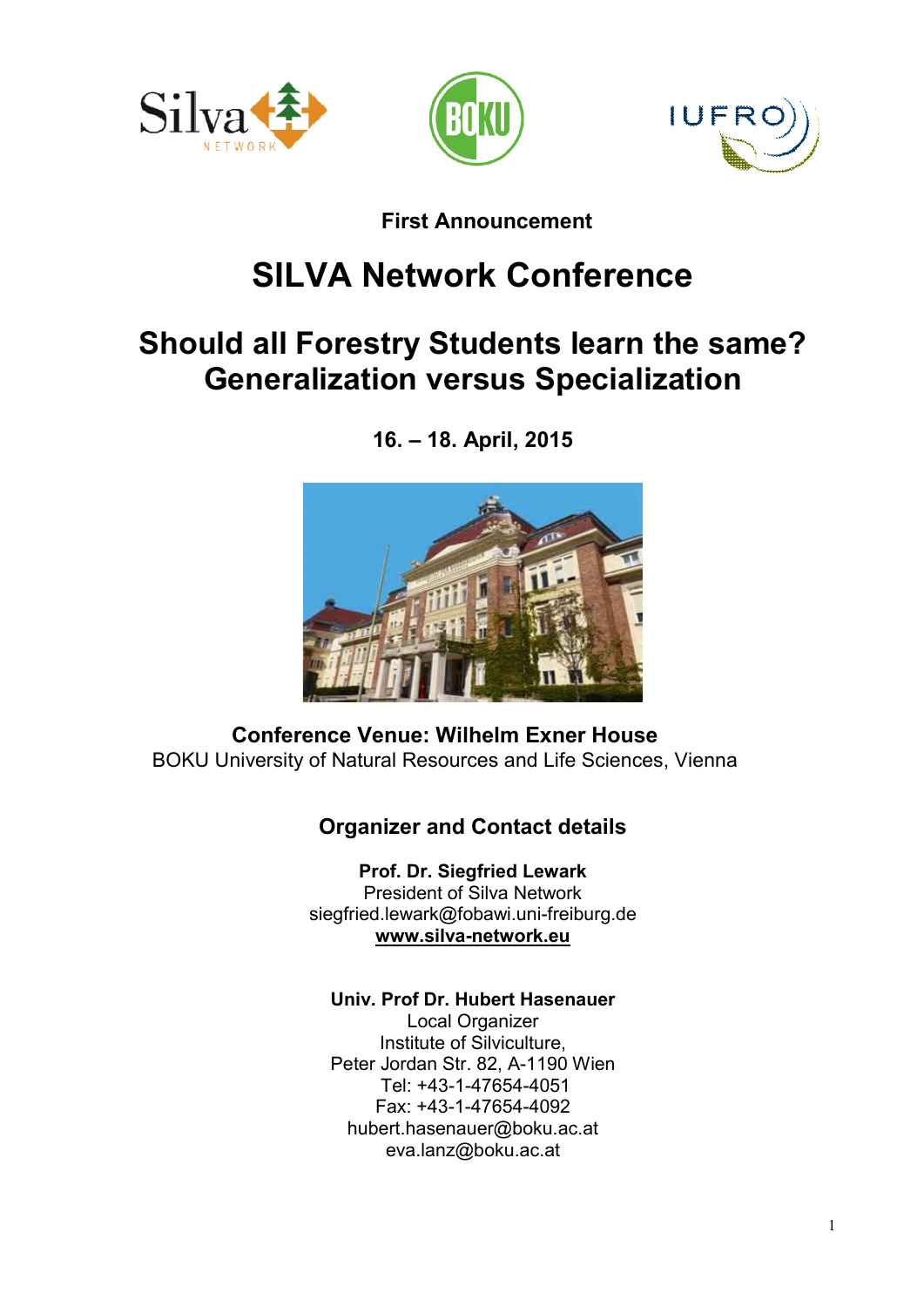## Should all Forestry Students learn the same? Generalization versus Specialization

On behalf of the SILVA Network, the Department of Forest and Soil Sciences, BOKU - University of Natural Resources and Life Sciences, Vienna, Austria, and the IUFRO education group we invite you for the upcoming conference on Forestry Education.

## *Tentative Program*

Prior to the SILVA Network conference an ICA-Edu Symposium "Educating Life Science Graduates Fit for Europe" will take place (cf. www.ica-ls.com). Participation is encouraged.

#### Thursday: 16. 4. 2015

|                 | 12:00 – 14:00 Registration, Lunch organized by BOKU |
|-----------------|-----------------------------------------------------|
| $14:00 - 14:30$ | Welcome address and opening of the Silva Conference |
|                 | 14:30 - 17:30 Technical Sessions                    |
| 18:30           | Dinner at a Heurigen Restaurant organized by BOKU   |

### Friday: 17. 4. 2015

- 9:00 12:00 Technical Sessions, including General Assembly and Working Groups
- 12:00 13:00 Lunch organized by BOKU
- 13:00 17:00 Technical Sessions

Free evening, Guided tour through the city of Vienna can be organized upon request

#### Saturday: 18. 4. 2015

8:00 – 18:00 Excursion to the Experimental Forest of the Department of Forest and Soil sciences Forest Sciences, Rosalia Lunch and a visit to a local restaurant will be organized by BOKU

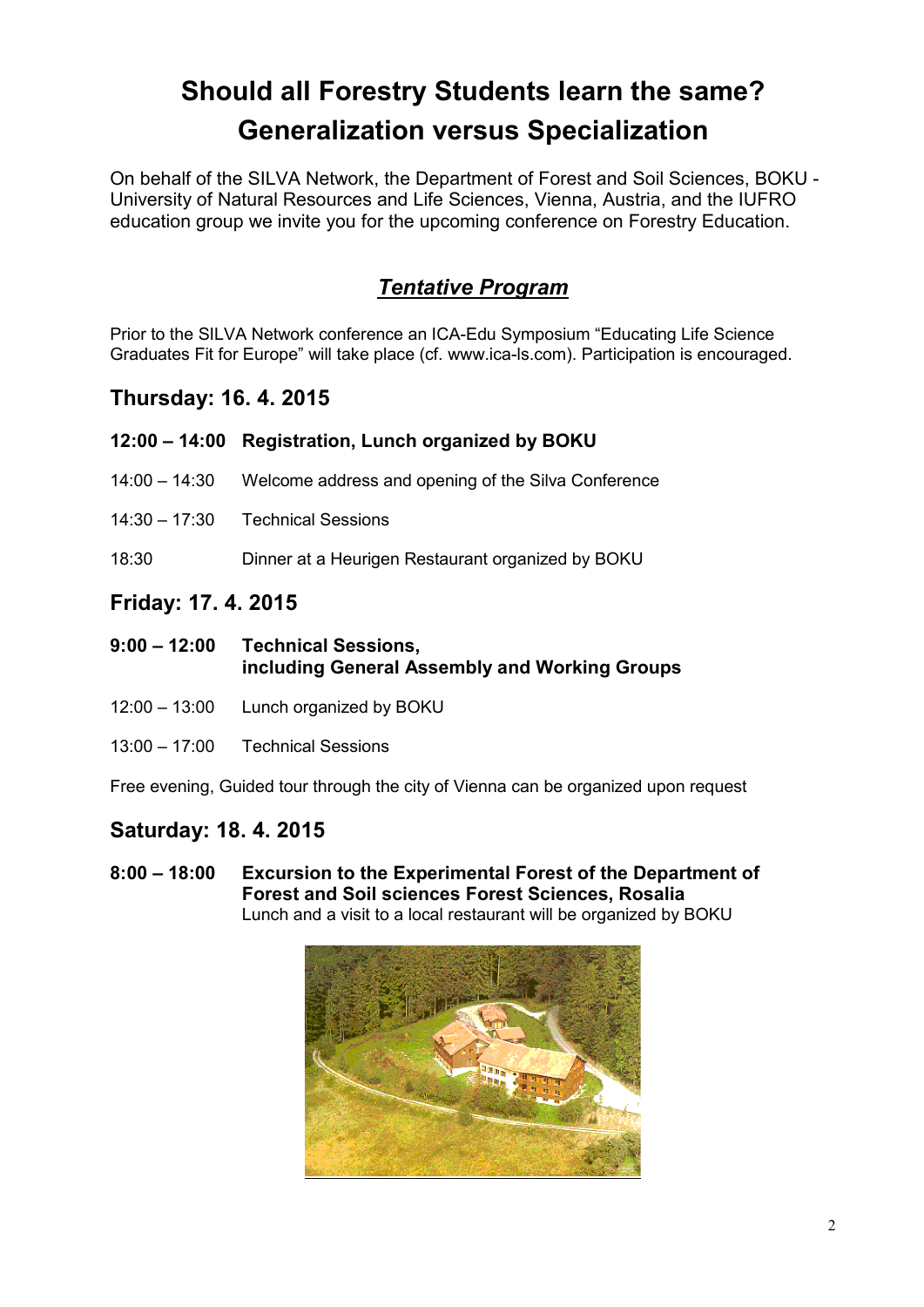## Background and Topic

The discussion of a standard curriculum of forest sciences, e.g. throughout Europe, and a standard competence profile of the graduates is not new. There was an "undefined consensus", that forest graduates should have a certain know how to meet the expectations of the forestry sector. With the implementation of the Bologna process, which strongly focusses on learning outcomes and competences. this discussion has gained new attention.

Curriculum development is an ongoing process, strongly driven by enhancements in science and society needs. However some of key challenges remain for all Forestry Bachelor and Master programmes across Europe:

- typical standard competences versus individual profiles to meet the expected future job perspectives of the graduates
- subject specific knowledge versus generic competences of the graduates
- general standard curricula versus specialized programmes addressing the regional needs and strengths of the Forest Faculties and/or Universities
- general approach in the curriculum development: (i) outcome/competence oriented (looking at the graduates), or (ii) scientific discipline based (science driven).
- definition of the field of forestry: a more narrow application oriented approach, versus a wider, covering also neighboring disciplines
- learning paradigm versus instruction paradigm

At the SILVA Network conference 2005 in Wageningen we asked about the future minimum standard for forest education in Europe at the Bachelors and Masters level. The conclusion was (see also in the proceedings on our homepage):

#### *(i) There is no consensus about content and workload for curricula like we had in our traditional university and "Fachhochschule".*

#### *(ii) There is a strong regional differentiation related to the backyard of the university (e.g. region, country), which reflects the regional society demands, and this diversity persists.*

The importance of the local situation seems to have a lasting impact on both the type of universities and the contents of the academic forestry education. There will be no uniformity, but different profiles of curricula in different places, which – with a growing mobility – highly increases the students' opportunities for individual qualification profiles.

The universities will cooperate, even share resources in joint activities like teaching, but they will also compete more than before. The individual competence profiles of the graduates depend on the possibility of choosing elective courses or limited specializations in different lines of studies – examples ranging from traditional high proportions of compulsory courses to elaborated ways of offering different options to the students. Ten years later it seems worthwhile to reconsider core studies and specialities and assess the ongoing developments.